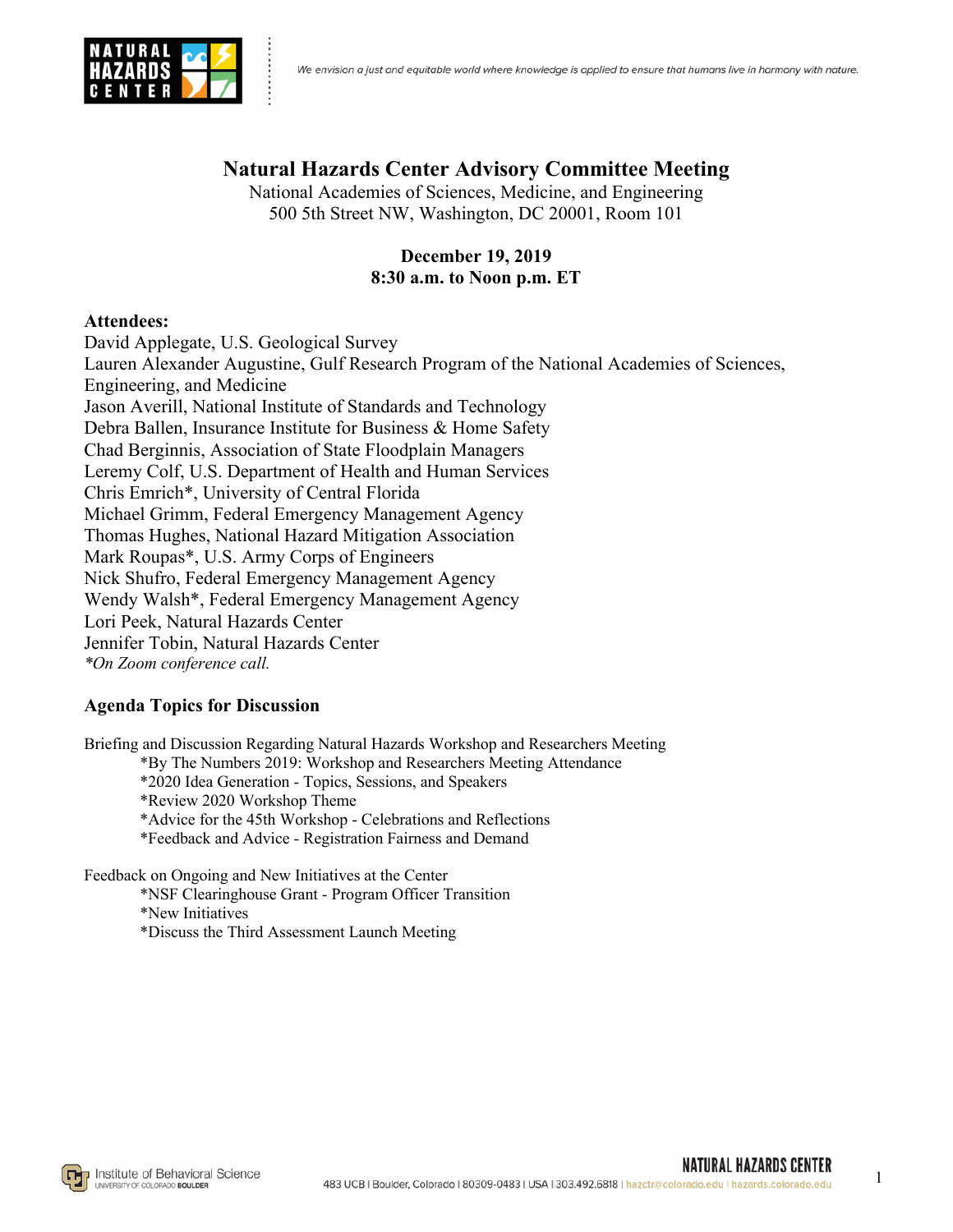

## **Meeting Notes**

## **Welcome:**

Lori welcomed everyone to the meeting and thanked the Advisory Committee members for their service to the Natural Hazards Center and to the broader hazards and disaster community.

# **Self-Introductions:**

We did a brief round of self-introductions and offered an extra welcome to Jason Averill and Tom Hughes. This was both of their first meeting as newly appointed Advisory Committee members.

# **Meeting Objectives:**

After the self-introductions, Lori reviewed the Meeting Objectives as listed on the agenda. Our goal, as always, is to receive feedback and suggestions from the Advisory Committee regarding how we can improve our function as the nation's clearinghouse for the societal dimensions of disasters. Lori emphasized that we welcome feedback from the Advisory Committee "24-7"—anytime, not just in the context of these meetings. She again expressed gratitude for the words of wisdom shared by the committee.

This specific meeting was organized to receive feedback and suggestions on the organization and structure of the 2020 Workshop and other ongoing initiatives at the Center. We were also eager to receive updates from the federal agencies and our other partners so we can fulfill our information sharing purpose through the Center.

### **2020 Workshop Discussion:**

We began this discussion by reviewing registration numbers for the last several Workshops and Researchers Meetings in Colorado. The Advisory Committee raised several questions and offered comments and suggestions for moving forward.

Leremy: Are you going to be able to handle the last-minute registrants?

Debra: What about the ratio of academics to practitioners?

Lori: Cost for practitioners is an issue for that balance. Also, NSF guided us to open registration.

Lauren: Have had success getting local participants through shortening time commitment. Maybe you should consider that.

Wendy: Reached out to NEMA and IAEM for recruiting participants. Might be able to share info and ideas for how to meet their needs too. Also, academics are both researchers and teachers. Teachers who are adjuncts might be both academics and practitioners. Might need to expand this category.

Chris: Students might register as academics but could end up being practitioners.

2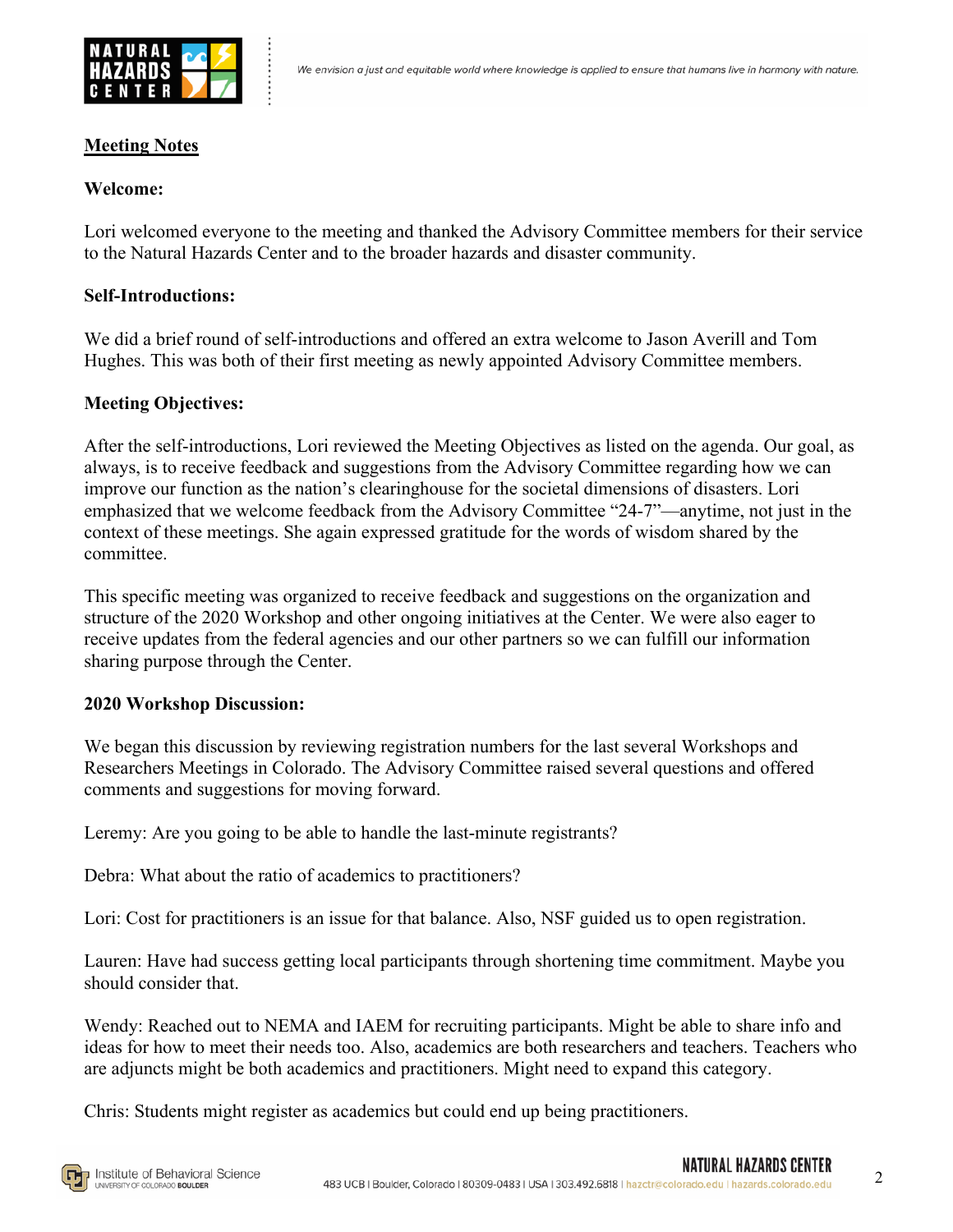

Nick: Maybe provide listening sessions with conference calling with some sessions.

Leremy: Academics want to present their research so practitioners can use it. Maybe implementation partnership should be required as part of session proposals.

Chad: Are we sure we understand the root cause? Cost or interest? Used to use the WS for a planning session for ASFPM. Practitioners split 50/50 on whether they love it or hate it.

Tom: IAEM, NEMA, ASFPM conferences all are occurring, need approval, and practitioners might be maxed out with priority attendance. NHMA used to have a Thursday day for practitioners, but that was too long. Increase networking options so that practitioners can actually meet academics.

Lauren: What do we want to achieve? Likes the idea of a teleconferencing option.

Mike: I agree. Size was great. Posters on 2 nights was great. Sessions were great. I don't think we really need to change anything.

Chad: When you add up all of the other categories that are non-academic, it is about half and half. Maybe we don't have a problem.

Lauren: There are a lot of researchers presenting to practitioners and not the other way around.

Nick: Numbers and surge. How do you increase quality of interactions? Maybe a call-in tactical approach. In the past, you said that if there is a room for jobs for people to meet. Maybe do the same for practitioners. Tactical way of increasing interactions.

Debra: The numbers are lacking representation from Non-Profit and Private sectors. This voice does not get enough attention. Missed opportunity for these people helping to broadcast this knowledge that is generated by the academics. This is clearly succeeding as an academic conference. But be clear about what it is.

Lori: We are grappling with the climate footprint as well.

Mike: I think you are being fair. Make deadlines hard.

Chad: The balance piece is a fabric of the Workshop. Get call for abstracts out to practitioner communities. Also, balance of academic/practitioner posters.

Dave: Participation remotely. Put in pressure/release valves. Expand jobs session to have a practitioner session too.

Jason: We encounter this problem. Put it in the rules and people have to listen to them.

Lauren: If your goal is about the balance, maybe an option is to have different sectors for each day. When you invite people to shape it, it might get to the people you say you want to reach.

Leremy: Could be a problem if academics only attend academic days, etc.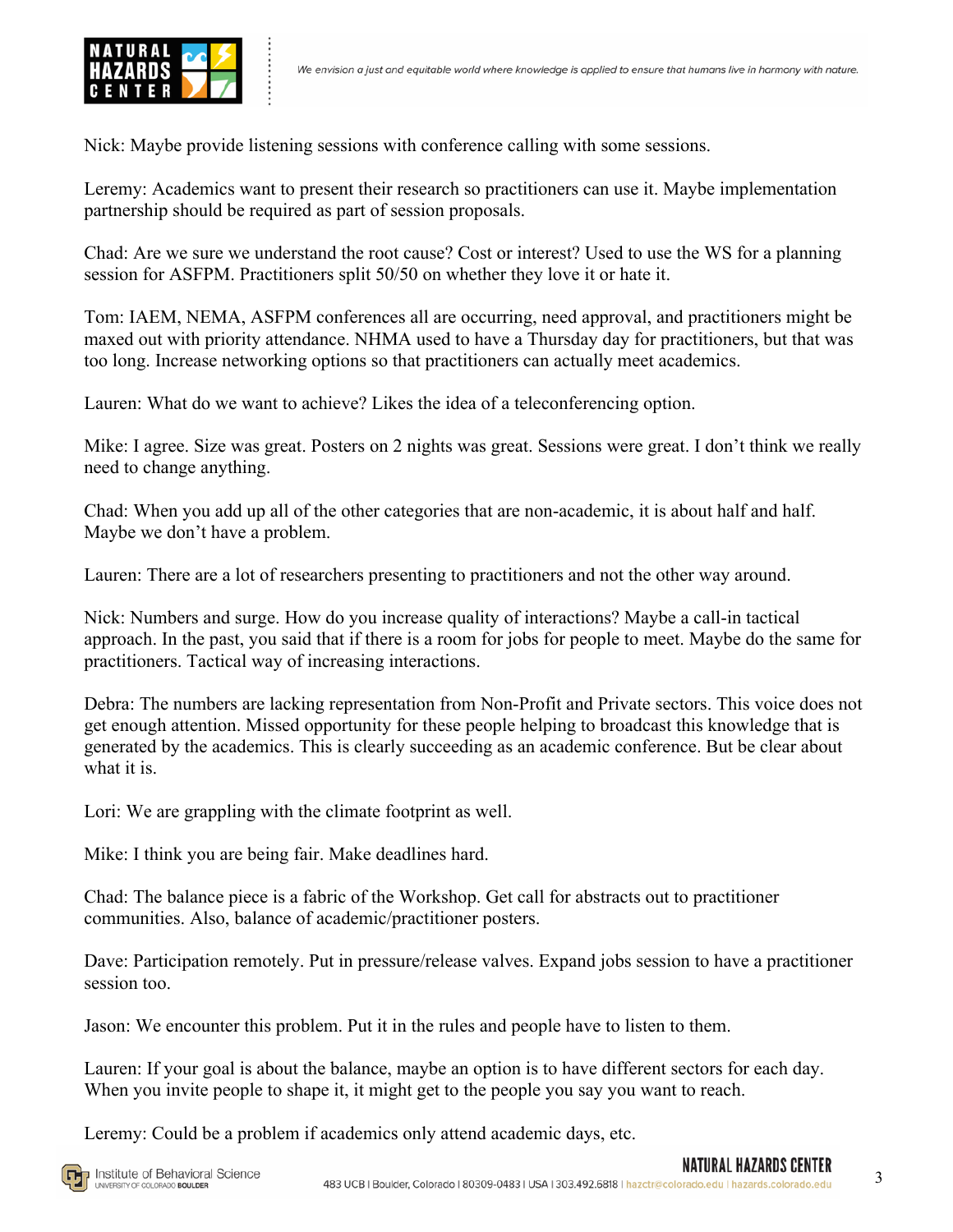

Wendy: To facilitate convergence and networking, we started to play with the organization/facilitation by FEMA region. Invited one representative from each region to strengthen the networks within their own communities. We may even have people sit together so people group by proximity where they work.

## **Advisory Committee Workshop Suggestions—Handout Discussion:**

Leremy: Look at past Tweets to see what interested people most.

Tom: Please add Tribal to "local" category.

Nick: Promises made, promises broken. Think Maria. Trend where people are saying 2 years later, where is the funding?

Chris:

- 1. CDBG-MIT program A much looser opportunity to get scarce mitigation \$\$ into play. Still, the focus is only on LMI populations rather than a larger definition of vulnerable populations.
- 2. Vulnerability Bearers Who bears the burden of disasters? How do we assist these people (before, during, and after disasters)
- 3. Freeing hazard loss and assistance data. NFIP is just the first step in releasing data to everyone. Once academics can get a hold of this data and work together with practitioners we can solve many WICKED problems.

Debra: The challenges of spending money to improve bricks and mortar. It's a process that starts at the top, but it has to meet in the middle to be done effectively. Without practitioners understanding how to do this, it's not going to happen.

Nick: It takes two hands to shake.

Wendy: Promises made, promises broken. Do people know how to spend money? Do researchers know how to work with practitioners? Bridget Bean, FEMA has offered to do a workshop, also Katherine Fox did a workshop on BRIC. I am interested in innovation… prototyping to address product and process for creating resilience.

Tom: Hoping we would have someone from the local disasters…floods…Nebraska state director and how they are managing funding. FEMA doesn't restore to whole. Disaster Recovery Act of 2018 is huge. FEMA Risk Rating 2.0.

Have a place for practitioners to put down products such as a CBDG handbook in addition to posters.

Concurrent panel session—How universities can assist after a disaster? Land-use planning, students, field experience.

NHMA standpoint: Showcase interactive curriculum. No cost for locals to go through training.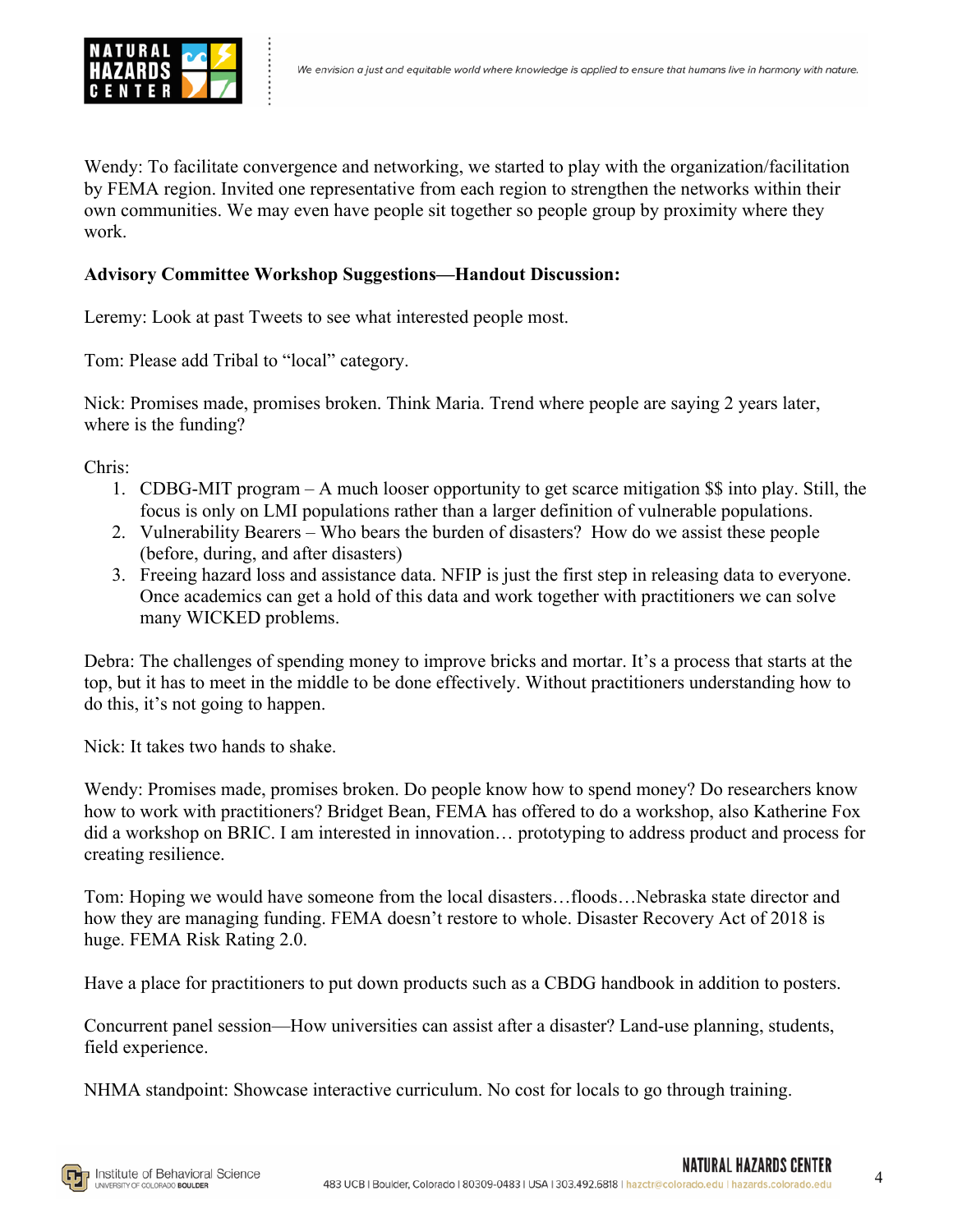

NOTE for Jen: Separate research practice highlights and posters to differentiate products being created by practice, policy, academics. Have boxes to check for academic/practitioner/policy.

Mike: Implementation for strategy team, real life examples, mitigation exercises, DRRA, Risk Rating in context of NFIP transformation. Binary to graduated data methodology with maps too. Modern NFIP. FEMA risk management workshop.

Keynote recommendation: Doug Mackenzie-Mohr, Environmental Psychologist and author of *Fostering Sustainable Behavior: An Introduction to Community-Based Social Marketing*. He is an academic that associates with governments around the world and brings the social sciences into programs. Great speaker; focused on moving research to action.

Jason: Report on functional recovery, NHERP. How do communities recover in a functional way? Utilities may not be fully involved in the workshop. Also, non-structural components. Building envelope. Whole area of functional recovery deserves more attention. Report comes out on June 30, 2020. R&D needs for resilience. Howard (his boss) is in charge of that. Wants a session to collect comminutes R&D interest.

David: Maybe even a townhall.

Jason: Use technologies for townhall.

Nick: Sendai Framework 5 years old. What is happening with respect to STG's?

Also, a lot of info is technical. His office is responsible for general leadership and management. Have a workshop on building soft skills and teach people how to work at an organization.

David: DRRA and many other big game changing developments. Moving from conceptual change to how is this actually going to play out? Science in the post disaster environment. Amazing article in *Nature* about ethics in disaster research (nod to Lori). How it gets injected into the EM environment. How it is coordinated, how NSF engages in this arena, lots going on in the health side around this too. EEW is huge for USGS.

Keynote:

Kelvin Droegemeier and Maria Honeycutt, co-chairs on Resilience, White House Office of Science and Technology Policy.

David Alexander, Senior Science Advisor for Resilience, Disasters, and Emergency Management US Department of Homeland Security

Concurrent sessions: How science engages in post disaster environment, many voices brought up liability issues and how to actively engage in that arena.

Wendy: David Alexander, DHS

Keynote: RISE Marla, Cecilio at Penn State connecting university infrastructure to resilience and sustainability. Interesting keynote or panel.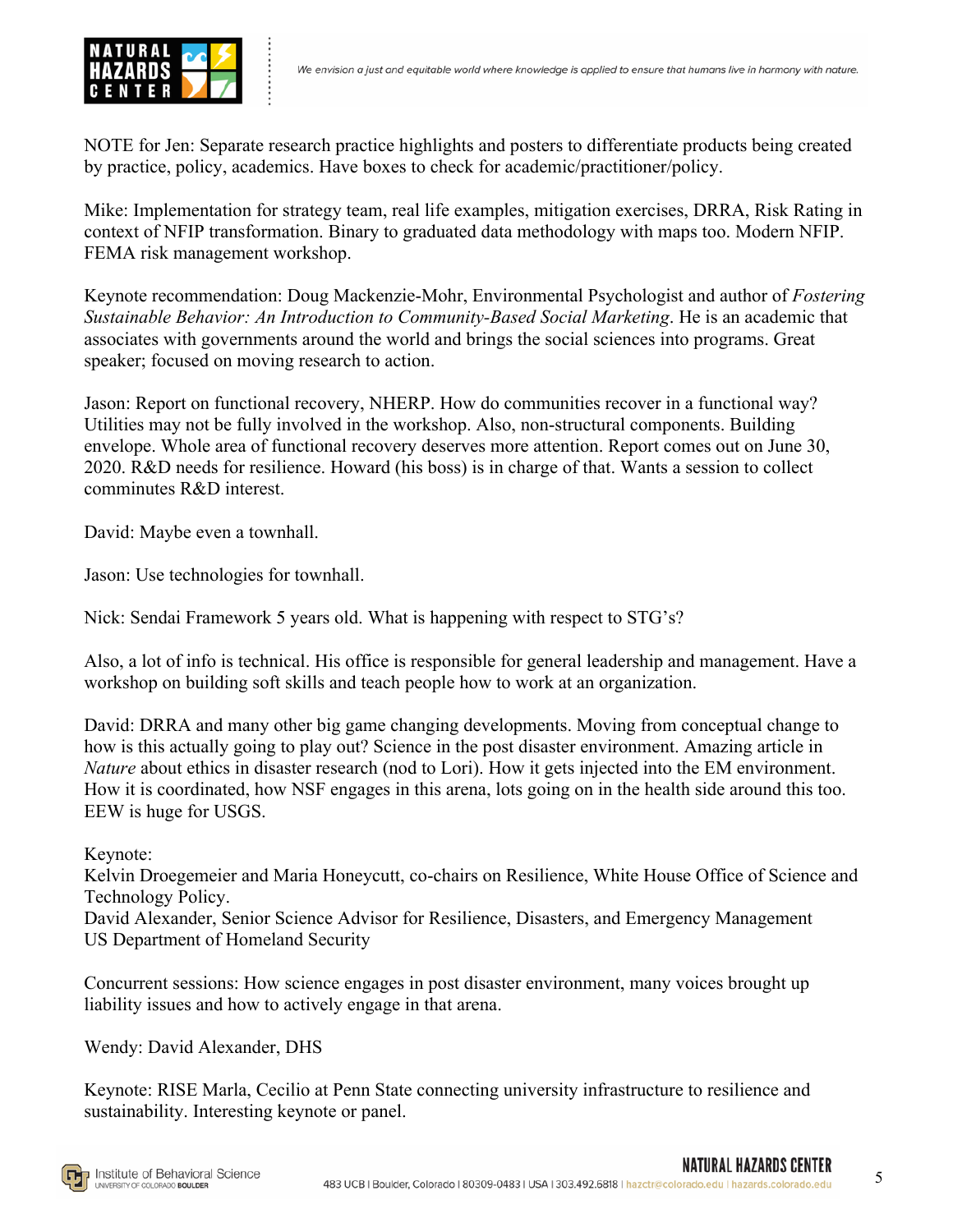Andrea Davis, Director of Crisis Management and Business Continuity for the Walt Disney Company

Yoko Akama, Sara Pink authors of book, *Uncertainty and Possibility*. Possible keynote or plenary. Frank Barrett, author of *Yes to the Mess: Surprising Leadership Lessons from Jazz*.

Need to integrate art into the learning that is happening in the WS.

Dr. Dave Fetterman, author of *Foundations of Empowerment Evaluation*. Communities assess what is already going on and everybody has a voice and moves forward in action. Panel, WS, interesting approach.

Debra: Two discrete streams—the workshop and what you do the rest of the time. Can the theme of the workshop be the theme for the NHC for the year? How has our understanding of disaster mitigation, risk, preparedness, communication, protection changed in the last decade? 2020 may be more interesting than 45<sup>th</sup> anniversary. Series of themes that get us to the 50<sup>th</sup> anniversary of the workshop. Frame it about more than what people do for a week in July.

Quote the students. Climate change space really includes the High School students as well. Make their voices more visible.

Lauren: Loves K-12 K-20 idea. Starting now and building over the next five years. Building the workforce in an environment of literacy.

BRIC Program would be timely to have something stated about what it is.

2 topics:

- 1. Intense wildfire season, new temporal dimensions, where it is happening, land-use changes and how it is contributing. Power shut off. So many layers about new normal. How do you balance that with steady flooding? Hot and dry, wet and soggy. How to deal with multiple extremes at one time.
- 2. Urban flooding. This issue is ubiquitous. It's about federal resources coming down and local resources coming up and meeting in the middle. This is the poster child for this. This is exacerbated by actions at the local level. FEMA has no jurisdiction on local storm water management, but this is a growing issue and brings in the local non-profit and private sectors. Covers all of the audience dimensions.

Chad: Temporal part of wildfires is important. "Unending hazard paradigm." Places where events are continuous. Flood insurance problem where you can't get it when a flood is in progress. Events used to be single and done. FEMA is responding constantly. ASFPM Foundation Report. From the practitioner side, very little agreement on where and how to address this. Convergence of academic, policy, practitioner communities.

Debra: This maps back to "how have things change in the past decade?" This is a perfect example of what we are dealing with today that we weren't a decade ago.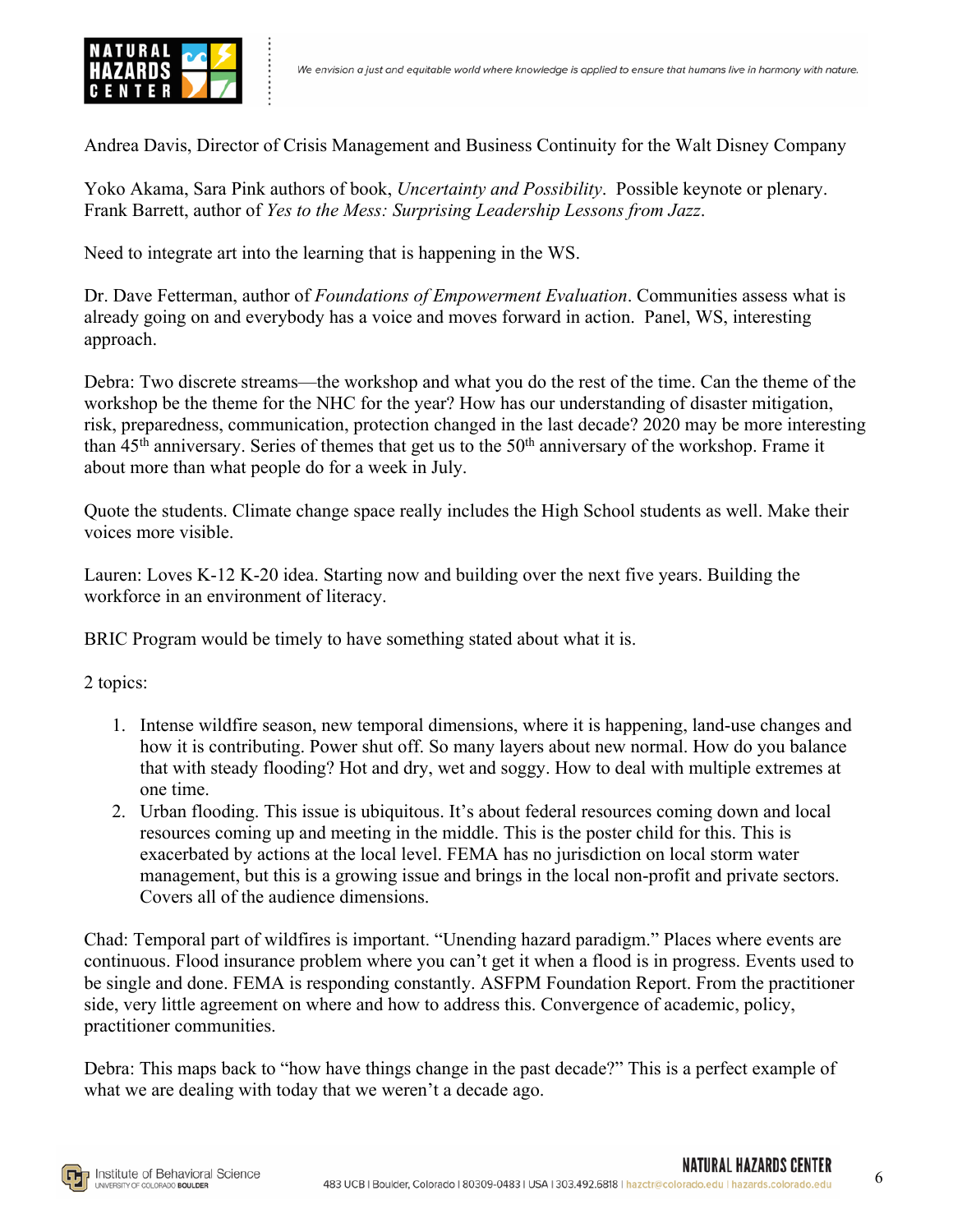

Chad: Can plan for 1-2 inches, but 4 inches, we are not prepared for that. Sea-level rise and climate change. All studies are pointing to that it is happening more rapidly than we thought and it is worse than we thought.

Finally, we are considering the social in policy and practice.

Finance and insurance. What does that mean in California, for the private sector, with flooding?

Lauren: On climate, how rapidly things are changing. Balance problem, this is might be where real estate developers really have a voice. A flood in a city is easy for people to understand.

Chad: Pam Williams, Build Strong Coalition. Lead NGO organization bird-dogging.

Nick:  $50<sup>th</sup>$  NFIP work at the NHC, Risk 2.0

Speakers: Roy Wright (maybe paired with Chad)

Mike: Also wants to reinforce urban flooding. NFIP, Risk Rating.

David Maurstad, FEMA with Steve Fitzgerald

Tom: Tribal needs to be included. Mitigation measures…but what about retreat? Acceptable use of property. Annie Vest, NHMA— Former State Hazard Mitigation Officer for Oklahoma.

Leremy: Laws. People were very interested in this topic last year. Involvement in disasters, liability, what FEMA does and does not do. Need for practitioners, researchers, etc. When can you use money for different things? Pandemic and all-hazards preparedness advancing innovation act, CMS (Medicaid and Medicare services) preparedness rules: 17 new facility types that need to develop plans that didn't before. November is the deadline for developing evidence-based effective plan. Continuity of operations planning. PRA, IRB, etc. National library of medicine, Dr2 program, etc.

Data. Lots of requests. Interested in mapping out by state, cost, etc. Flood most common. Trade-off between prevalence versus consequence.

Keynote: Illya Azaroff, designing disaster resilient homes. Architect. Requires homes to be built under 200K. Plans have to be open source. Can be modified to adapt to local hazards, but requires those to open source also. Robots?

What are new flood plains and how do they work? Need the discuss of why we need to flood plains, how can we use GIS, etc.?

Concurrent panels: Team Rubicon, medical response teams, doctors without borders. What do they do? How do they make decisions?

Economic emergency support functions, EDA within commerce. SBA, how do they get involved?

Can we compare the same types of disasters in the US and internationally?

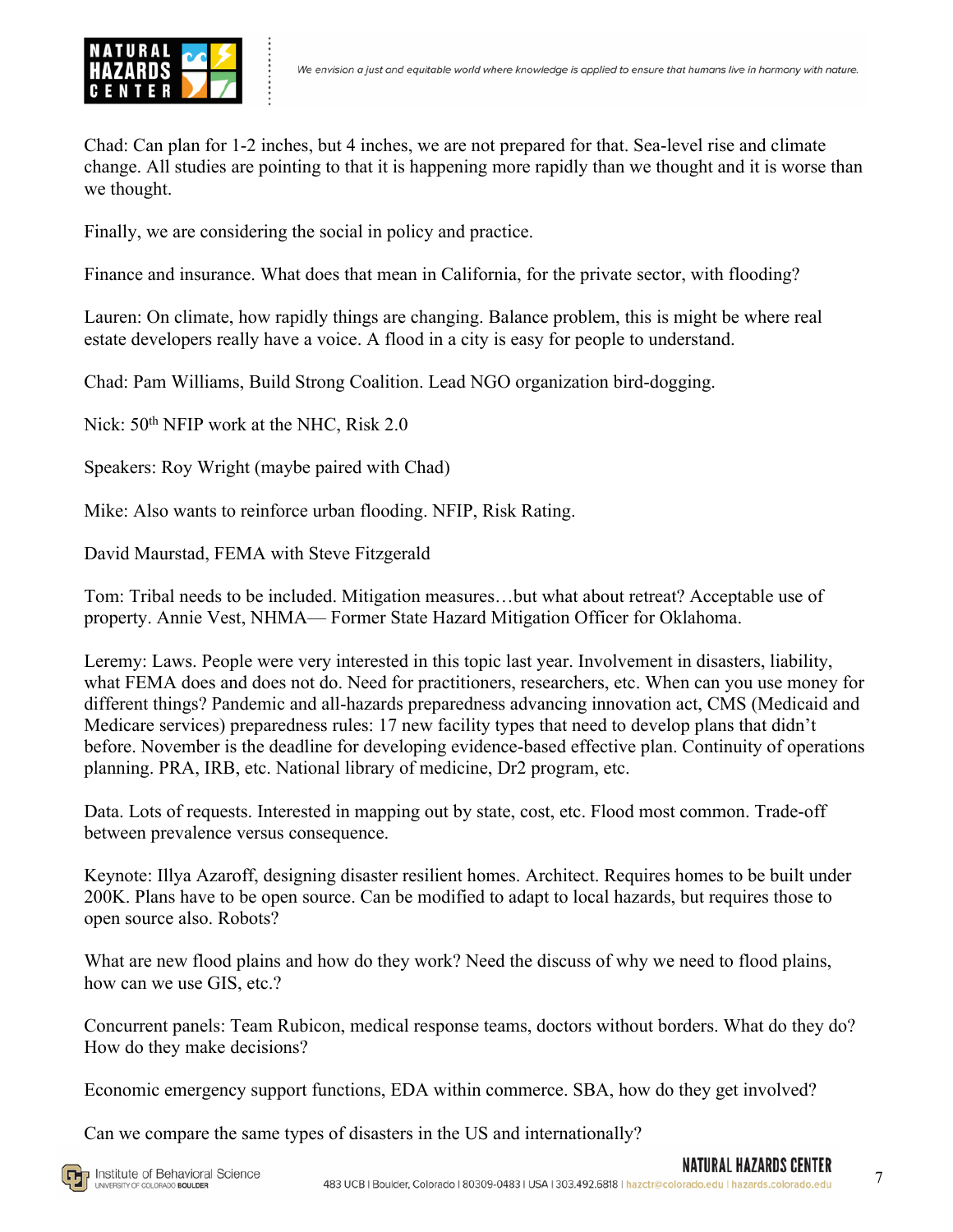

The health affects of smoke inhalation from wildfires, health implications of power shutoffs, (data is showing that very few health consequences). Sheltering?

Gregory Sunshine, Legal Analyst, Public Health Law Program Centers for Disease Control and Prevention. Did study of every legal claim that has come up against medical providers in disaster. Found there has never been a medical provider found guilty.

Chris: Casey Suzak, Hazard Mortality Thesis. Free the data.

# **NHC Status Discussion:**

Chad: What do you see in 2020/2021 in terms of capacity? Library? What do you foresee as potential hurdles on the horizon? Anticipated issues we can help with?

Nick: How can we be informed about what is going on? Such as webinars? Send out email to advisory committee.

Debra: Active Hope is an organizing principle around everything we are doing. We developed a 2-year plan based on everything we were already doing, but organized around a principle. Take a theme and flow everything into that. Then pivot to say "What is our future and how is it better than the past?" Plan for the future in a way that the plan becomes bigger and better.

Mike: Agree. This is what they are doing at the NFIP. Know what to do and to stop doing. Usually when we are stretched too thin, it is because you are doing too much.

Tom: Hope is not a plan, but failure is not an option.

Chad: What is the status of the NHC Library and Observer?

Lori: Wanda retired, but online database is still live. Over 60,000 pieces. Observer started in 1976, but NSF said that a print newsletter is no longer what the community needs.

Chad: Observer had the known quantity from a practitioner community. Maybe even the titles of the new products are the problem as they all include "research." There is so much information these days, that what we need is someone to give it value. There is relevancy in the communication we are using for the policy and practitioner sides.

Wendy: Can help support and distribute NHC news through FEMA Higher Education newsletter which has 75K subscribers. National Emergency Training Library…should converge in all of these ways to leverage all that we all do. Be more strategic in how we are connecting across groups.

### **3rd Assessment Discussion:**

Chad: There is a science and discipline to every hazard, even in mitigation. I have a lean to First Assessment approach where we go through each hazard and then focus on where we are. It can't just be all-hazards and expect to solve the problem, and we can't completely be single hazard either.

NATURAL HAZARDS CENTER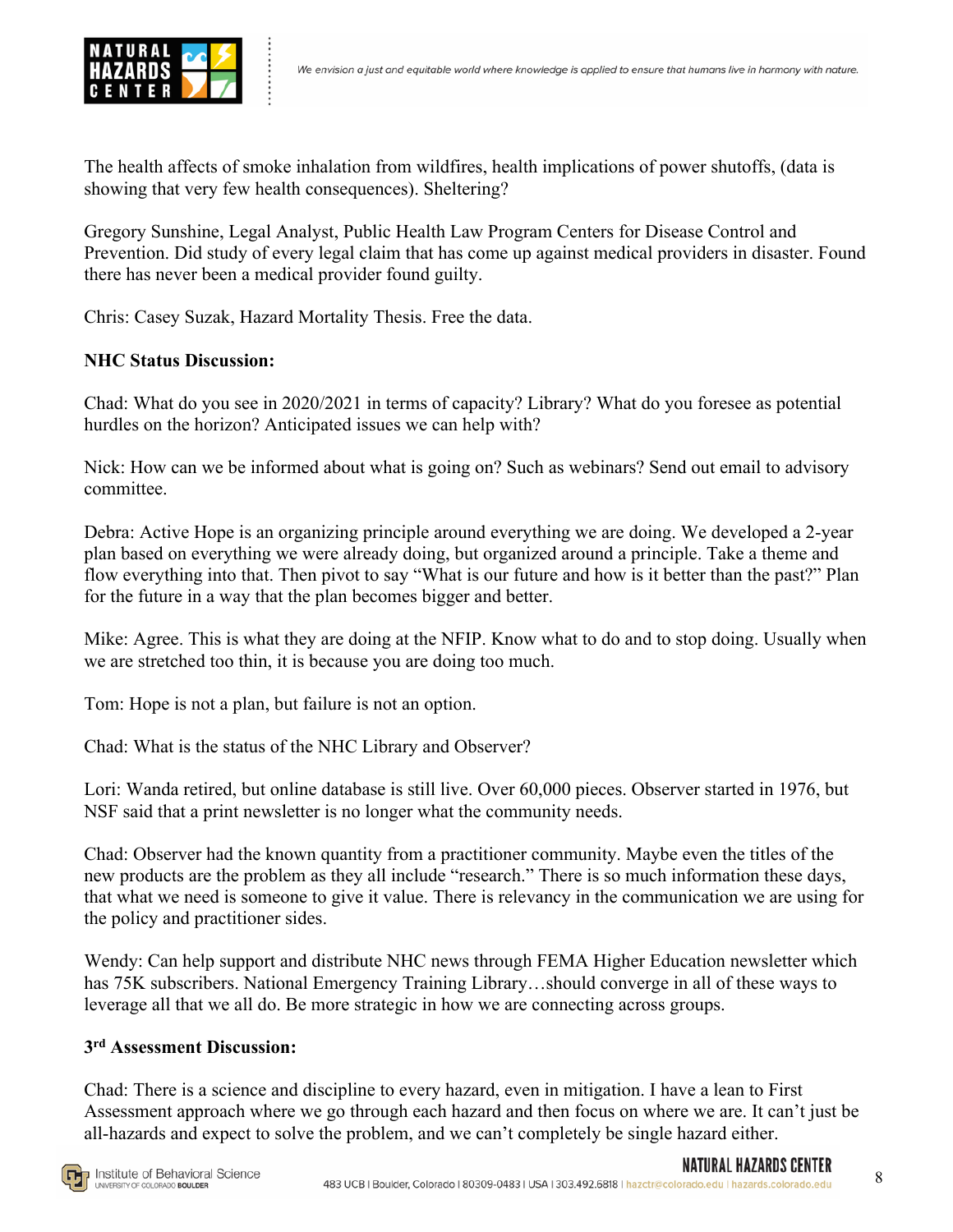

Tom: 33 hazard profiles now, why did they pick 12?

Mike: Flood hazard map to flood risk data transition. How do we go from hazard identification to risk management? National Risk Index Measure

Nick: Roy used to talk about not contemplating the problem. We need to look at actionable data. Help inform decision makers. Where is the risk and how do you manage it? Critical to be more actionable.

Dave: Risk is what matters to people… "science for a risky world." Other aspect is one step further…mainstreaming. Climate adaptation, sustainability, in the new normal.

Jason: Workshop, strategic plan, 50<sup>th</sup> anniversary, confluence of opportunity. If we look at fire problem in the 1973 President Nixon's report *America Burning* out of which many lives have been saved in wildfires.

With this assessment, start with some goals... reduce losses by half, number of people who die by half, build around goals and map out "how-to." It can frame future legislation if properly and thoroughly assessed.

Chad: From risk to resilience by the hazard. A lot of researchers really interested in the mitigation and resilience side. We will lose communities if we don't implement research on adaptation and resilience.

Chris: Procedural equity, Vulnerability Bearers, need to know about zone, impacts, social vulnerabilities, community resilience. National index is coming out, but we need the narrative about how we go about identifying these things and why does it matter? How do we get from A to Z? Not A to D.

Cannot live under a litany of despair.

# **Advisory Committee Written Workshop Suggestions:**

Prompt: *Think broadly about the hazards landscape, please identify 1-2 projects, initiatives, pieces of legislations, disaster events, etc. that seem especially important to highlight as part of the 2020 Natural Hazards Workshop.*

Suggestions:

1. Mike Grimm

NMIS implementation – federal, state, local, private

Ex: Wasatch Front in Region 8 (fix the bricks, NHERI, BRIC/grants/ORRA, codes)

NAS/NHC/MACO/FEMA coordinated project, TBD

2. Leremy Colf

Legal- Pandemic & All-Hazards Preparedness Advancing Innovation Act (PAHAAIA)  $21<sup>st</sup>$  Century Curse – DR2

Data- CMS Preparedness Rule- new floodplain definitions and implementation



9

NATURAL HAZARDS CENTER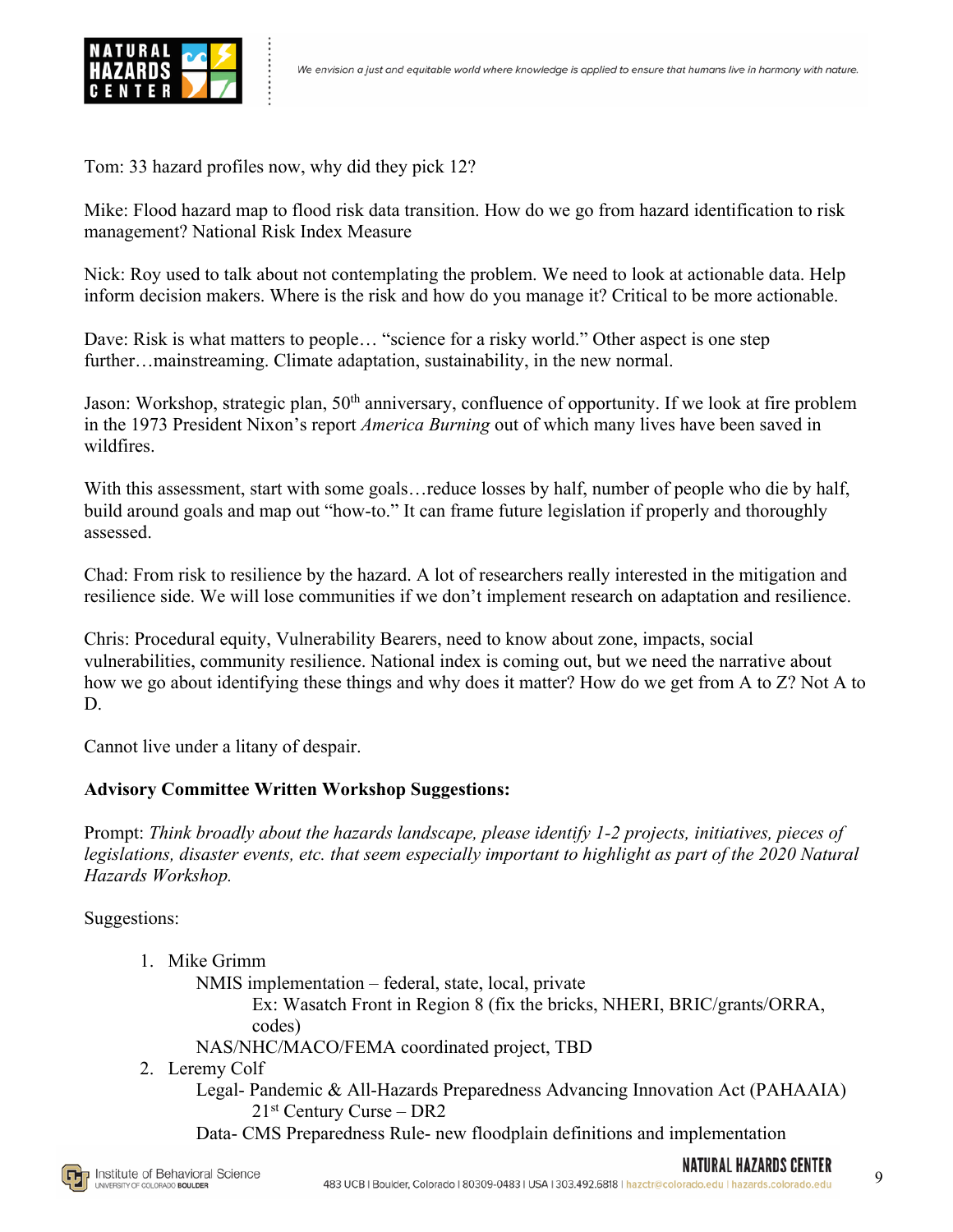

3. Jason Averill

DRRA  $\rightarrow$  particularly the 6% mitigation funds program

SRST – R&D needs outreach

Functional Recovery (NIST/FEMA requirement in NEHRP reauthorization) connect to infrastructure

4. Nick Shufro

Long-term funding – promises made, promises broken – what is happening with committed funding long-term?

Tying in work being done and emerging trends being seen (e.g. UNCC reports on temperature)

5. David Applegate

DRRA implementation – potential game changer for mitigation investment Science in the post-disaster environment – how universities can assist in the event and knowledge for future events. Access and coordination integration into the EOC (Wasatch – fix the bricks, NMIS implementation, innovative prototyping, Impact 360,

- FEMA risk rating 2.0, DRR curriculum)
- 6. Debra Ballen

What a decade it has been 2010-2020

How have hazards changed?

How has our perception changed? (e.g. social media?)

What do we need to do for 2020's? (physical & financial protection, preparation) Climate Risk/Adaptation  $\rightarrow$  the rise of the next generation

7. Chad Berginnis

Trend: incorporation of social considerations into hazard mitigation

Trend: finance and insurance in high hazard areas (wildfire, flood)

- Trend: the un-ending hazard paradigm (flood that doesn't stop, wildfire?)
- Trend: urban flooding?

Trend: acceleration in SLP climate change impacts to communities, states, gov.

8. Lauren Alexander Augustine

Something about the intense change in wildfire "season" combined with record flooding – how to deal with multiple extremes at one time.

Urban flooding- combos of the dual local, public, private – perfect topic for conference

Prompt: *Now in thinking about your own organization, is there a project, program, or initiative that you are eager to highlight at the 2020 Workshop? If so, please share below.*

1. Mike Grimm

NFIP Transformation (Risk Rate 2.0, "Modern, Risk based NFIP", shift from binary maps to graduate risk)

2. Leremy Colf

Health effects of smoke (new data sources/ Disaster Prevalence & Effect), Flood Mitigation ROI, disaster protection, sheltering, hurricane compensation,

3. Jason Averill

Hurricane Maria Investigation

4. Nick Shufro

Program specific knowledge (e.g. natural hazards) vs. general management & leadership development – how do you become a leading practitioner, leading organizations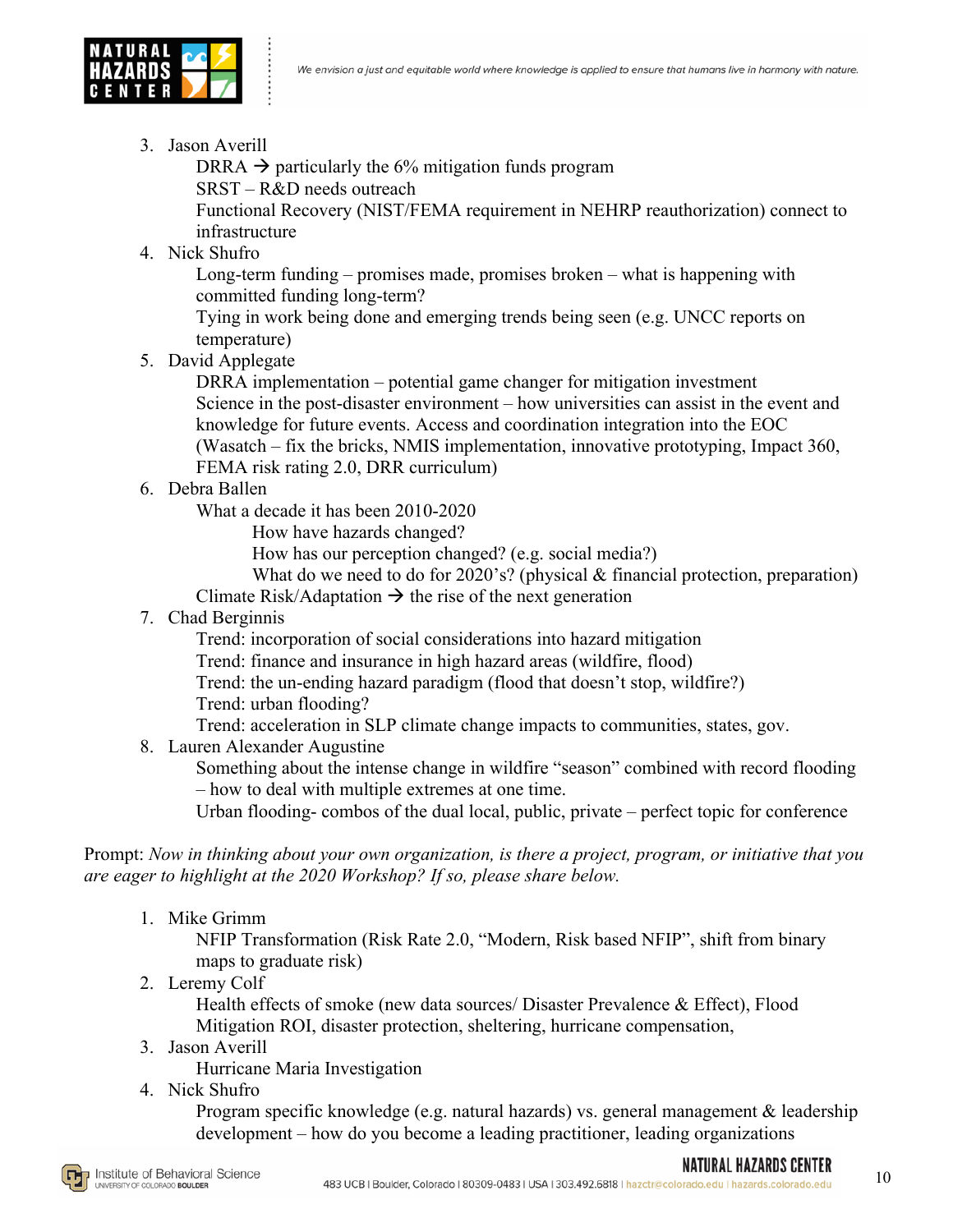

effectively, transparently and with purpose?

5. David Applegate

EEW is a large-scale social experiment, learning a great deal and big expectation challenges and complex interface among federal, state, local and private sector

- 6. Chad Berginnis ASFPM's Certified Floodplain Manager Program, Floodproofing Technologies (Nat'l Flood Barrier Testing and Certification)
- 7. Lauren Alexander Augustine

GRP programming around EnCore (Enhancing Community Resilience); urban flooding with Chad B.

# Prompts:

*Contributor Suggestions? Keynote? Plenaries*

- 1. Leremy Colf—Illya Azaroff, Legal framework of disasters (Stafford Act, Disaster supplement, etc.), new flood definitions  $\&$  implications, economic consequences (FEMA, Commerce, SBA), medical reform teams (WHO, MSF, IMF)
- 2. Jason Averill—Maria Honeycutt, Assistant Director for Natural Disaster Resilience, White House Office of Science and Technology Policy, Eric Letvin (FEMA) Jack Mestaros (NSF), Judith Mitrani-Reiser (NIST)
- 3. David Applegate—Kelvin Droegemeier (via Maria Honeycutt, SRST), Lori's *Nature* article on ethics during disaster response, emerging questions in post-disaster science
- 4. Debra Ballen—Ray Wright (IBHS)
- 5. Lauren Alexander Augustine—urban flooding, Chad B. and Roy W.
- 6. Nick Shufro—Roy Wright, one of the catastrophic risk
- 7. Chad Berginnis—Pam Williams, Build Strong Coalition ED
- 8. Lauren Alexander Augustine—Baton Rouge FEMA, LA State, county; or Houston FEMA, Harris city, state, neighboring (Sam Brody)?

# *Concurrent Panel Session?*

- 1. Leremy Colf—disaster agency perspectives, USVI- development of mitigation plan, compare differences in U.S and international response. What is a "disaster death?"
- 2. David Applegate—liability issues for scientists during disaster
- 3. Debra Ballen—How to move federal post-disaster \$\$ toward better rebuilding, bricks & mortar and health and safett
- 4. Chad Berginnis—DRRA Implementation; Network, AK community relocation; trends in state investments in mitigation; urban flood plan; land use for hazards loss reduction
- 5. Lauren Alexander Augustine— The GRP would see value in having a session about our upcoming, sizable program we are developing called EnCoRe (Enhancing Community Resilience). EnCoRe is a community-based, community partnerships, resilience program/grants program for 15-30 communities in the Gulf Region and on the Outer Continental Shelf of the US. It brings in many of the issues we discussed this morning—big data, community engagement, multi-sectoral engagement, federal-state-local-government, NGOs, etc. around issues of resilience.

# *Poster Presenter?*

1. David Applegate—NVEWS implementation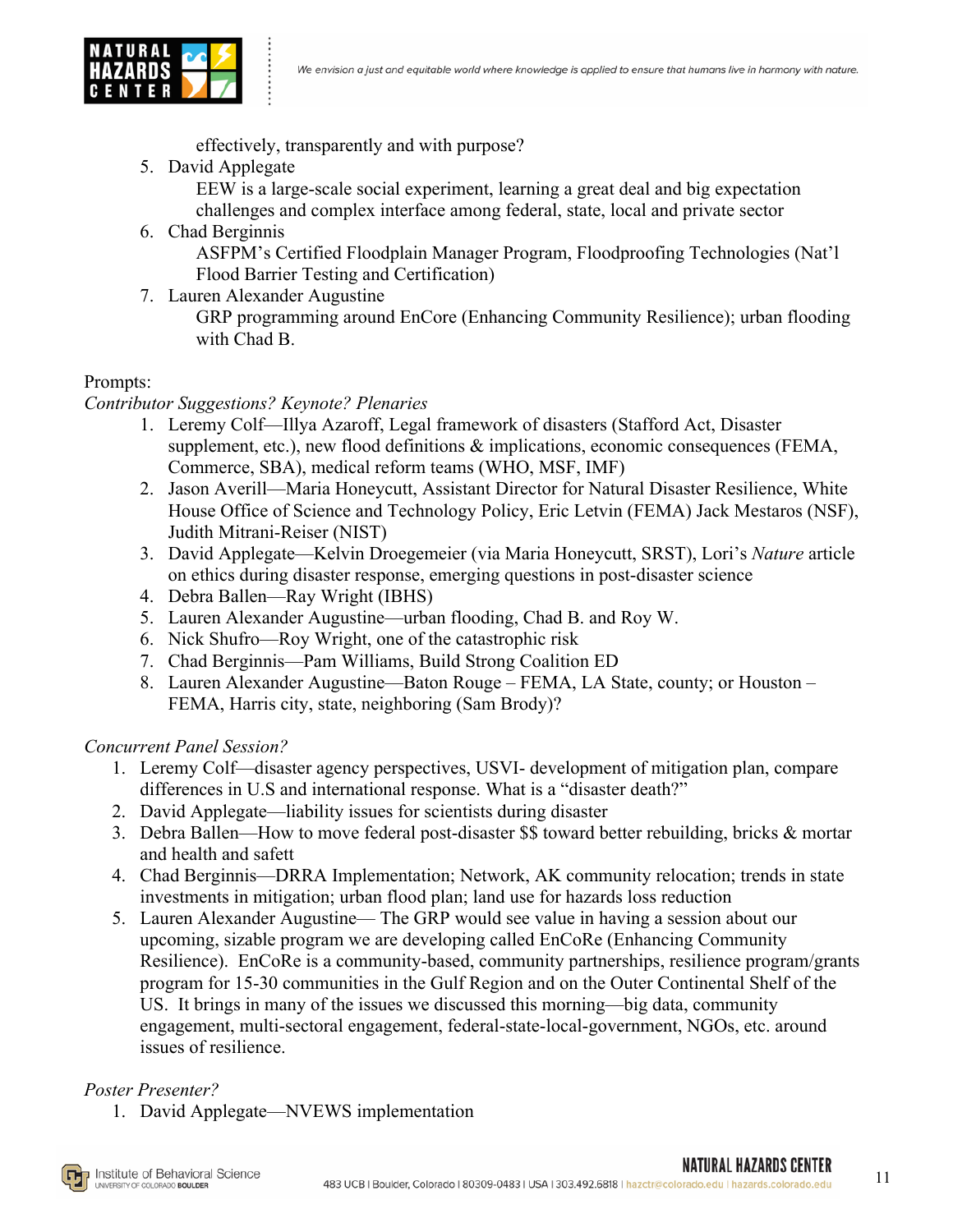

2. Chad Berginnis—would love to circle around with ASFPM's flood science center and would love to contribute to practice highlights

#### *Other suggestions, ideas?*

- 1. Mike Grimm—community based social marketing, Dr. Doug McKenzie Mohr
- 2. Jason Averill—I like this idea of the video conference option to broaden accessibility even if just for a subset of the information
- 3. Nick Shufro—SDG- UNISDR, 2015-2020 five years, then Sendai Framework 2015-2030
- 4. Debra Ballen—50 years for Workshop, 5 year planning to big event, 46…47…etc.

### **Other Updates:**

NSF Program Officer Transition: Robin Dillon-Merrill served as our program officer for the NSF Clearinghouse grant for the last two years. Several of you worked with her to make transfers from your agencies to the Clearinghouse grant—thank you so much for that. Robin has now returned to Georgetown, however, so we have a new program officer.

Walt Peacock is the new program director for Humans, Disasters, and the Built Environment at NSF. However, Lori and Walt have a conflict of interest (COI) due to their service together as Co-PI's on a grant and their co-publishing. As such, Walt cannot serve as the program director for the Clearinghouse grant. Jacqueline Meszaros, also in CMMI in the Engineering directorate, is the new program director.

Advisory Committee Terms of Service: Several advisory committee members have served the Center over the years, but their terms of service are coming to an end. Lori and Jennifer will be in touch this spring about this.

### **Gratitude and Adjourn:**

We closed with final comments and updates from the Advisory Committee. Lori and Jen thanked everyone again for their service and generosity with their time and wisdom.

Noon. Meeting Adjourned